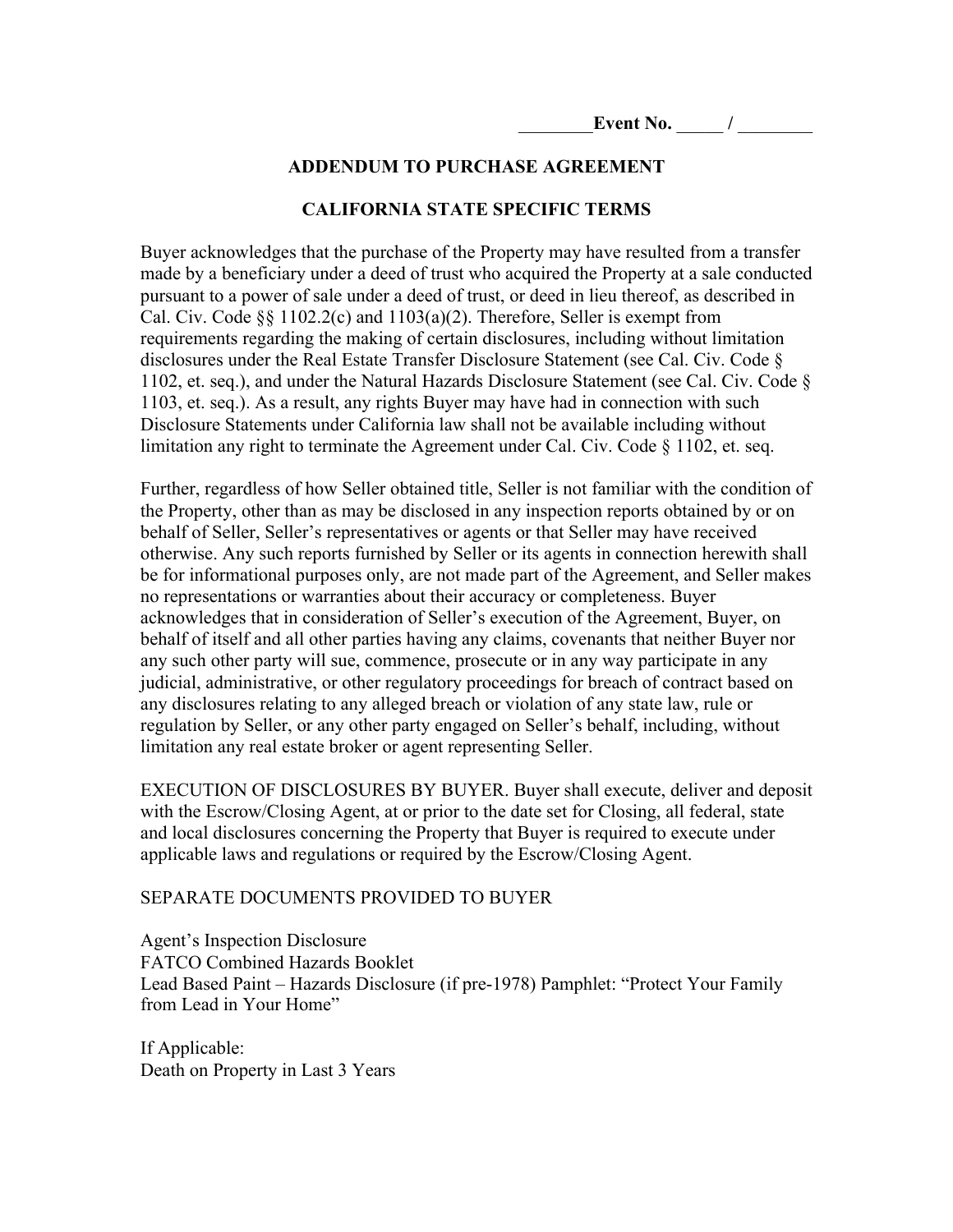Release of Illegal Controlled Substance Remediation Order ("Drug Lab" Clean Up Order)

#### REAL ESTATE AGENCY RELATIONSHIP.

(As required by the Civil Code.)

When you enter into a discussion with a real estate agent regarding a real estate transaction, you should from the outset understand what type of agency relationship and representation you wish to have with the agent in the transaction.

SELLER'S AGENT. A Seller's agent under a listing agreement with the Seller acts as the agent for the Seller only. A Seller's agent or a subagent of that agent has the following affirmative obligations:

To the Seller:

(a) A fiduciary duty of utmost care, integrity, honesty, and loyalty in dealings with the Seller.

To the Buyer and the Seller:

(a) Diligent exercise of reasonable skill and care in performance of the agent's duties.

(b) A duty of honest and fair dealing and good faith.

(c) A duty to disclose all facts known to the agent materially affecting the value or desirability of the property that are not known to, or within the diligent attention and observation of, the parties.

An agent is not obligated to reveal to either party any confidential information obtained from the other party which does not involve the affirmative duties set forth above.

BUYER'S AGENT. A selling agent can, with a Buyer's consent, agree to act as agent for the Buyer only. In these situations, the agent is not the Seller's agent, even if by agreement the agent may receive compensation for services rendered, either in full or in part from the Seller. An agent acting only for a Buyer has the following affirmative obligations:

To the Buyer:

(a) A fiduciary duty of utmost care, integrity, honesty, and loyalty in dealings with the Buyer.

To the Buyer and the Seller:

(a) Diligent exercise of reasonable skill and care in performance of the agent's duties.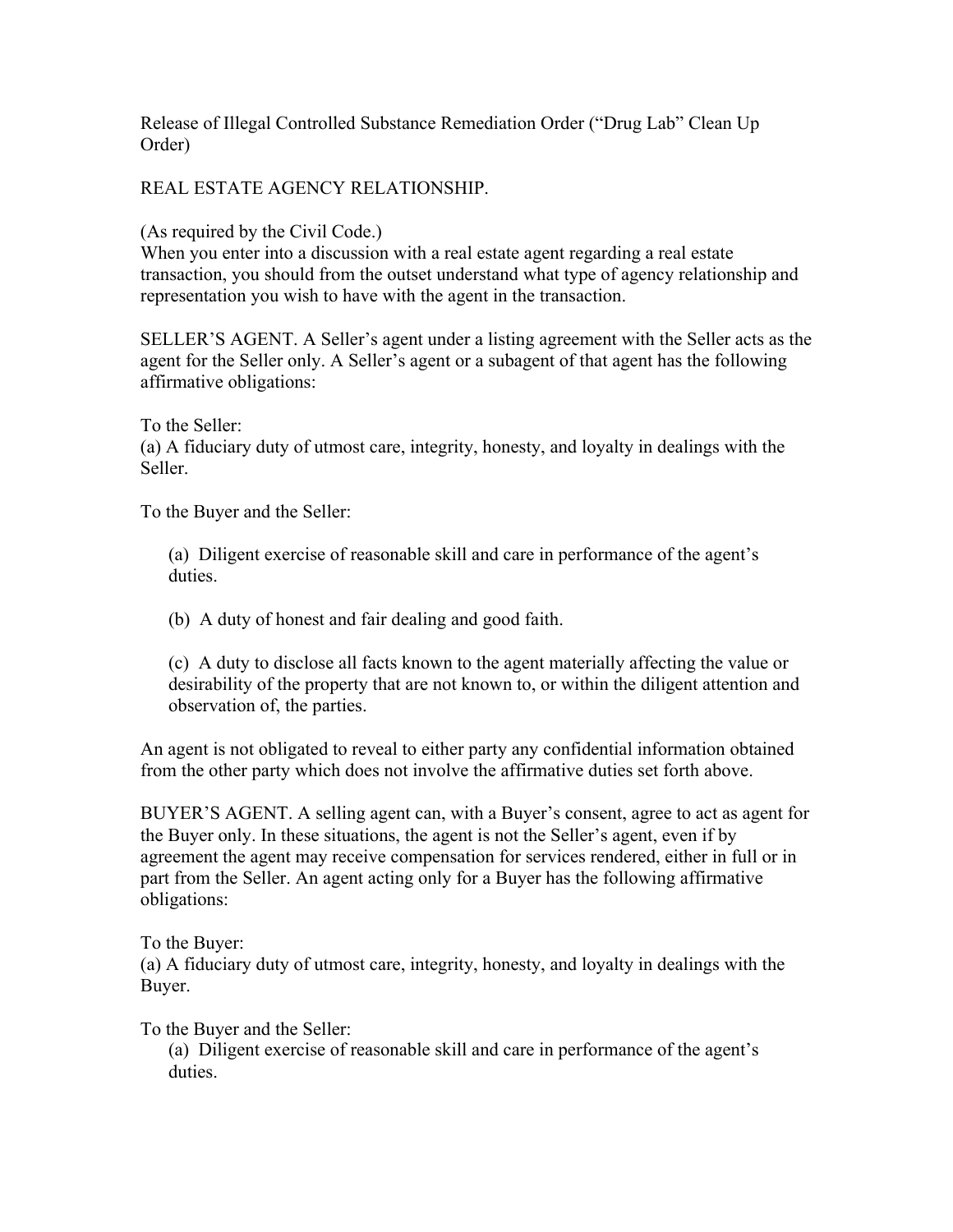(b) A duty of honest and fair dealing and good faith.

(c) A duty to disclose all facts known to the agent materially affecting the value or desirability of the Property that are not known to, or within the diligent attention and observation of, the parties. An agent is not obligated to reveal to either party any confidential information obtained from the other party which does not involve the affirmative duties set forth above.

AGENT REPRESENTING BOTH SELLER AND BUYER. A real estate agent, either acting directly or through one or more associate licensees, can legally be the agent of both the Seller and the Buyer in a transaction, but only with the knowledge and consent of both the Seller and the Buyer.

In a dual agency situation, the agent has the following affirmative obligations to both the Seller and the Buyer:

(a) A fiduciary duty of utmost care, integrity, honesty and loyalty in the dealings with either the Seller or the Buyer.

(b) Other duties to the Seller and the Buyer as stated above in their respective sections.

In representing both Seller and Buyer, the agent may not, without the express permission of the respective party, disclose to the other party that the Seller will accept a price less than the listing price or that the Buyer will pay a price greater than the price offered.

The above duties of the agent in a real estate transaction do not relieve a Seller or Buyer from the responsibility to protect their own interests. You should carefully read all agreements to assure that they adequately express your understanding of the transaction. A real estate agent is a person qualified to advise about real estate. If legal or tax advice is desired, consult a competent professional.

Throughout your real property transaction you may receive more than one disclosure form, depending upon the number of agents assisting in the transaction. The law requires each agent with whom you have more than a casual relationship to present you with this disclosure form. You should read its contents each time it is presented to you, considering the relationship between you and the real estate agent in your specific transaction.

This disclosure form includes the provisions of Sections 2079.13 to 2079.24 of the California Civil Code set forth below. Read it carefully.

In the contract to purchase or sell or in a separate writing signed by the agent(s) and principals to the transaction, the agent(s) must confirm as follows the agency relationship intended:

DISCLOSURE AND CONFIRMATION OF AGENCY RELATIONSHIP.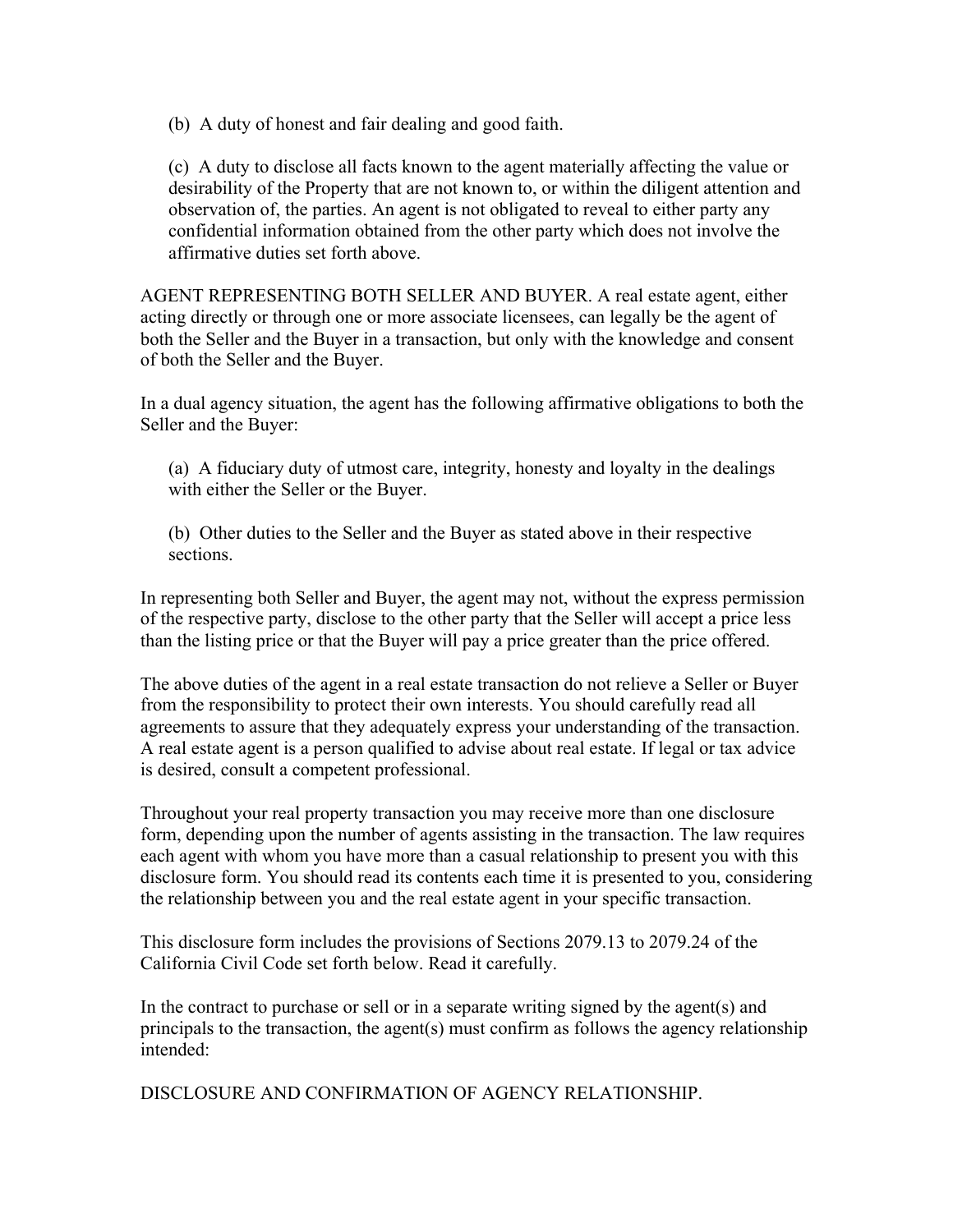### Covius Mortgage Solutions, Inc. (CA Real Estate License # 02098739) is the agent of

## [X] THE SELLER EXCLUSIVELY

The law requires that "When you [the principal] enter into a discussion with a real estate agent regarding a real estate transaction, you [the principal] should from the outset understand what type of agency relationship representation you [the principal] wish to have with the agent in the transaction." Accordingly, the disclosure form must be provided in a timely fashion as follows:

(a) The listing agent, if any, shall provide the disclosure form to the seller prior to entering into the listing agreement.

(b) The selling agent shall provide the disclosure form to the seller as soon as practicable prior to presenting the seller with an offer to purchase, unless the selling agent previously provided the seller with a copy of the disclosure form pursuant to subdivision(a).

(c) Where the selling agent does not deal on a face-to-face basis with the seller, the disclosure form prepared by the selling agent may be furnished to the seller (and acknowledgment of receipt obtained for the selling agent from the seller) by the listing agent, or the selling agent may deliver the disclosure form by certified mail addressed to the seller at his or her last known address, in which case no signed acknowledgment of receipt is required.

(d) The selling agent shall provide the disclosure form to the buyer as soon as practicable prior to execution of the buyer's offer to purchase, except that if the offer to purchase is not prepared by the selling agent, the selling agent shall present the disclosure form to the buyer not later than the next business day after the selling agent receives the offer to purchase from the buyer."

Should either the buyer or seller refuse to sign the required acknowledgement of receipt of the disclosure form, the broker/agent representing that principal must prepare, sign, and date a written declaration of the facts surrounding the refusal.

Neither the payment of compensation nor the obligation of the buyer or seller to compensate the broker(s)/agent(s) will determine a particular agency relationship. Agency relationship(s) are factual and arise out of the conduct of the parties. However, the disclosure of and consent to the described agency relationship(s) establishes a rebuttable presumption of the agency relationship(s) which are intended by the parties.

A dual agent (where the same broker/agent represents both the seller and the buyer) is expressly prohibited from discussing without the prior written consent of the appropriate principal any asking or offering price (e.g., that the seller would take less or the buyer would pay more than that which has been set forth in the written listing agreement or the written offer to purchase). The parties may agree in writing to change the agency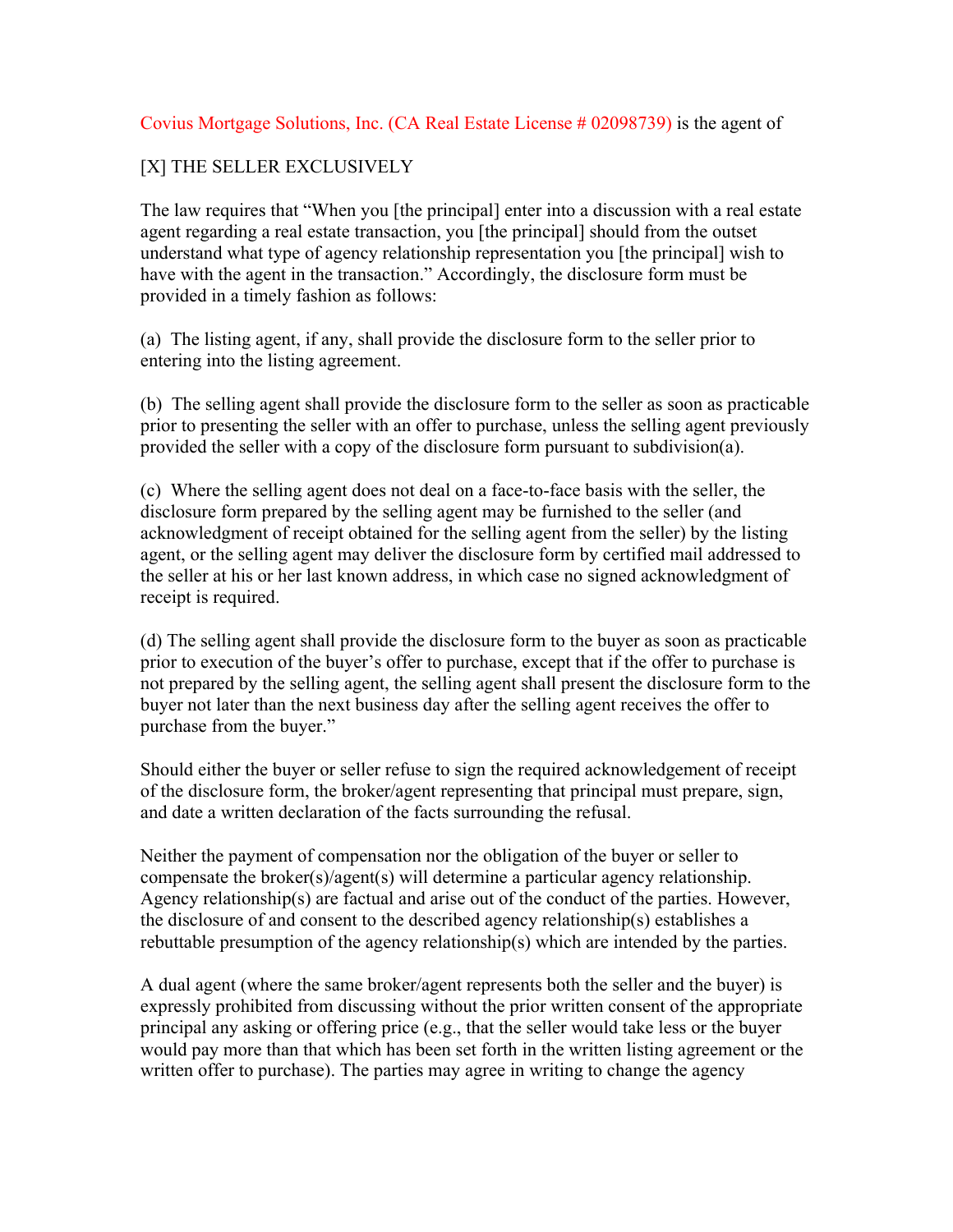relationship(s) prior to the commencement of the real estate transaction. (Cal. Civ. Code § 2079.13 et. seq.)

| <b>Agent Signature/Date</b>     |
|---------------------------------|
| <b>Buyer Signature /Date</b>    |
| <b>Co-Buyer Signature /Date</b> |

AIRPORT NOISE. Buyers should investigate the impact of airport flight paths and the noise levels at different times of the day over that property. For more information on airport noise, visit the California Department of Transportation, Division of Aeronautics.

BUILDING AND ZONING CODES. Buyer should consult the local jurisdiction for information on building and zoning codes or information about transportation beltways and/or planned or anticipated land use within proximity of the Property. Seller makes no representations or warranties regarding compliance or conformity with any building codes, laws, rules or regulations.

CERTIFICATION REGARDING WATER HEATER'S SECURITY AGAINST EARTHQUAKE. The seller hereby certifies that the water heater will have been braced, anchored, or strapped to resist falling or horizontal movement due to earthquake motion pursuant to the minimum standards set forth in the California Health and Safety Code. (Cal. Health and Safety Code § 19211.)

ENVIRONMENTAL HAZARDS. Seller is not aware of a defect or hazard however this does not mean that it does not exist. It is the buyer's responsibility to be informed and take additional steps to further investigate.

Some potential hazards that may be found in the state include:

- Radon (www.epa.gov/radon)

- Floods (www.epa.gov/ebtpages/emernaturaldisastefloods.html) - Methamphetamine Labs

- Wood-Burning Devices (www.epa.gov/iaq/pubs/combust.html) - Underground Storage Tanks (www.epa.gov)

- Well & Septic Systems (www.epa.gov/ebtpages/wategroundwaterwells.html) -

Contaminated Soils (www.epa.gov/ebtpages/pollsoilcontaminants.html)

- Groundwater (www.epa.gov/safewater/protect/citguide.html)

For more information on environmental hazards, visit www.epa.gov.

FAIR HOUSING ACT DISCLOSURE. Under the Federal Fair Housing Act, it is illegal to discriminate in the rental or sale of housing on the basis of race, color, national origin, religion, sex, handicap, or familial status.

GAS AND HAZARDOUS LIQUID TRANSMISSION PIPELINES. This notice is being provided simply to inform you that information about the general location of gas and hazardous liquid transmission pipelines is available to the public via the National Pipeline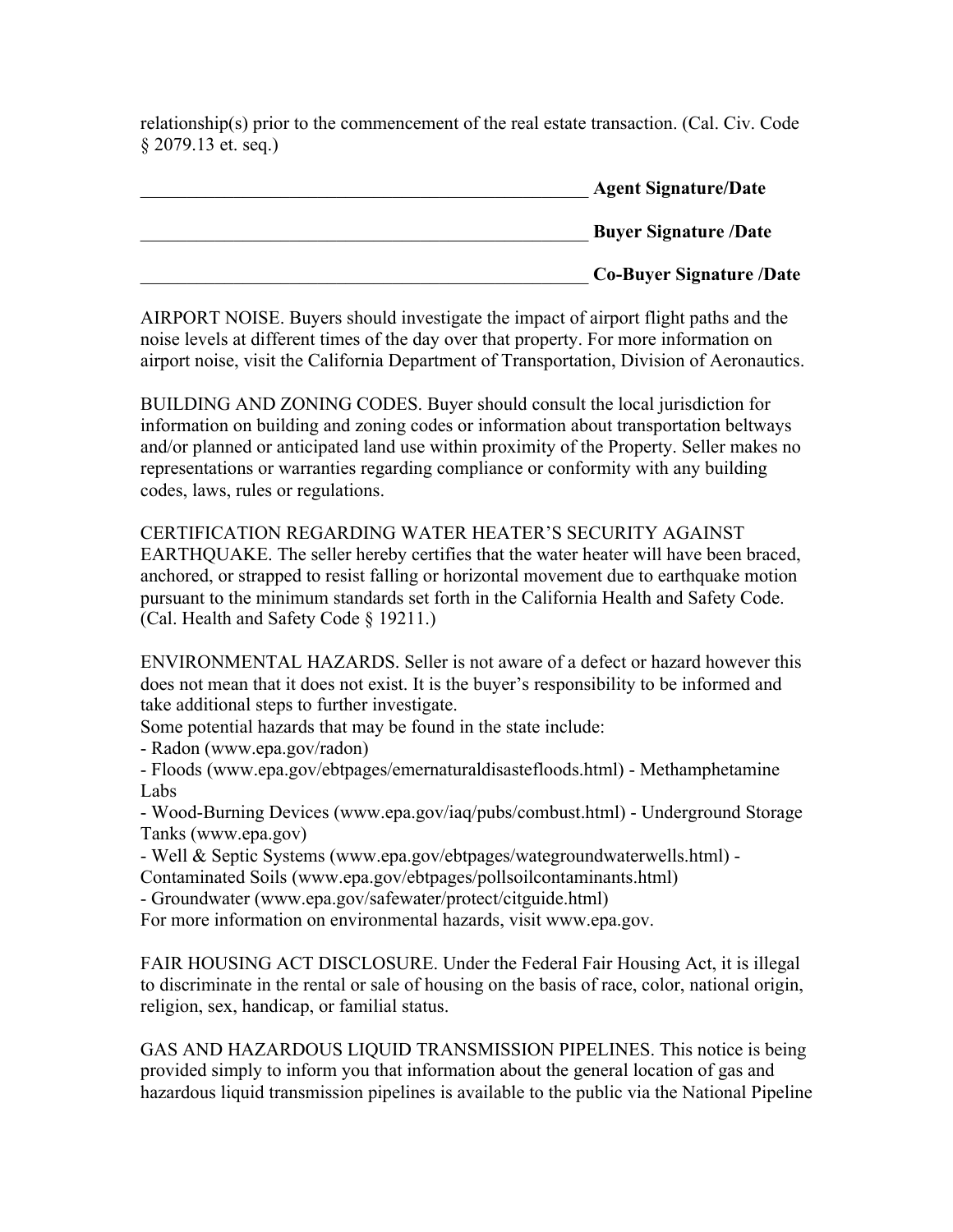Mapping System (NPMS) Internet Web site maintained by the United States Department of Transportation at http://www.npms.phmsa.dot.gov/. To seek further information about possible transmission pipelines near the property, you may contact your local gas utility or other pipeline operators in the area. Contact information for pipeline operators is searchable by ZIP Code and county on the NPMS Internet Web site. (Cal. Civ. Code § 2079.10.5(a))

MOLD. Mold is naturally occurring and may cause health risks or damage to property. If Buyer is concerned or desires additional information regarding mold, Buyer should contact an appropriate professional. Real property (including, but not limited to, the basement) is or may be affected by water or moisture damage, toxic mold, and/or other environmental hazards or conditions. Buyer is being advised that exposure to certain species of mold may pose serious health risks, and those individuals with immune system deficiencies, infants and children, the elderly, individuals with allergies or respiratory problems, and pets are particularly susceptible to experiencing adverse health effects from mold exposure. Buyer acknowledges that Seller has advised Buyer to make his/her own evaluation of the Property and to have the Property thoroughly inspected. Buyer has been further advised by Seller that all areas contaminated with mold, and/or other environmental hazards or conditions, should be properly and thoroughly remediated. Additionally, Buyer has been advised by Seller that habitation of the Property without complete remediation may subject the inhabitants to potentially serious health risks and/or bodily injury. Buyer acknowledges that it is the sole responsibility of Buyer to conduct any remediation on the Property. Buyer represents and warrants to Seller that Buyer has made his own inspection and evaluation of the Property to Buyer's complete satisfaction and Buyer accepts the Property AS IS, WHERE IS, WITH ALL FAULTS AND LIMITATIONS.

PERMITS AND REPAIRS. If the Property is located in a jurisdiction that requires a certificate of occupancy, smoke detector certification, septic certification or any similar certification or permit or any form of improvement or repair to the Property (collectively, "Permits and Repairs"), Buyer acknowledges and agrees that Buyer shall be responsible for obtaining any and all of the Permits and Repairs at Buyer's sole cost and expense, including but not limited to any certificate of use or other certification required by the ordinance. Buyer shall make application for all Permits and Repairs within ten (10) days of the Seller's Acceptance Date, such date to be the date of execution of the Agreement and any Exhibits and Addenda hereto. Seller makes no representations or warranties regarding compliance or conformity with any building codes, laws, rules or regulations.

PROPERTY TAX DISCLOSURE SUMMARY. Buyer should not rely on the Seller's current property taxes as the amount of property taxes that the Buyer may be obligated to pay in the year subsequent to purchase. A change of ownership, use, or property improvements may trigger reassessments of the Property that could result in higher property taxes. If Buyer has any questions concerning valuation, Buyer is advised to contact the county property appraiser's office for information.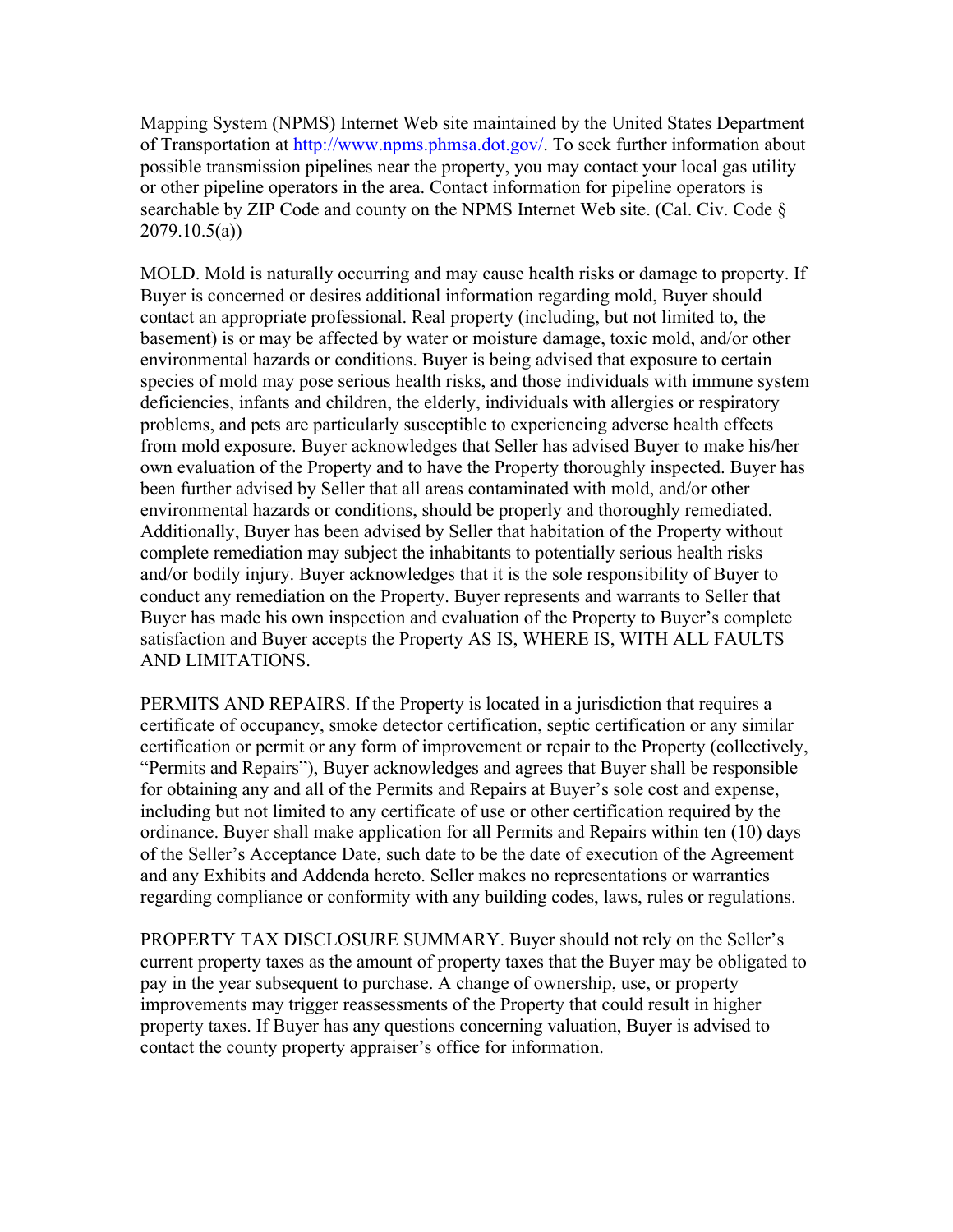RADON. Radon is a naturally occurring radioactive gas that when accumulated in a building in sufficient quantities may present health risks to persons who are exposed to it over time. Levels of radon that exceed federal and state guidelines may have been found in buildings in the state where the Property is located. Additional information regarding radon and radon testing may be obtained from your county or state public health unit. Buyer represents and warrants that he/she/it has not relied on the accuracy or completeness of any representations that have been made by the Seller and/or Seller's broker or auctioneer as to the presence of radon and that the Buyer has not relied on the Seller's or Seller's broker's failure to provide information regarding the presence or effects of any radon found on the Property. Real estate brokers and agents are not generally qualified to advise buyers on radon treatment or its health and safety risks.

SEX OFFENDER INFORMATION. Pursuant to Section 290.46 of the California Penal Code, information about specified registered sex offenders is made available to the public via an Internet Web site maintained by the Department of Justice at www.meganslaw.ca.gov. Depending on an offender's criminal history, this information will include either the address at which the offender resides or the community of residence and ZIP Code in which he or she resides. The public is authorized to gain access to certain sex offender information through the California Sex Offender Registry or by contacting local law enforcement offices in the community where the Property is located. For a list of California law enforcement agencies, you may visit the California Department of Justice website at www.meganslaw.ca.gov or contact:

California Department of Justice Sex Offender Tracking Program P. O. Box 903387 Sacramento, CA 94203-3870 (916) 227-4974 MegansLaw@doj.ca.gov

SMOKE DETECTOR STATEMENT OF COMPLIANCE. Whenever a sale (or exchange) of a single family dwelling occurs, the seller must provide the buyer with a written statement representing that the property is in compliance with California law regarding smoke detectors. The State Building Code mandates that all existing dwelling units have a smoke detector installed in a central location outside each sleeping area. In a two-story home with bedrooms on both floors, at least two smoke detectors would be required (Cal. Health and Safety Code § 13113.8 and 13114; Cal. Residential Code, Cal. Code of Regulations, Title 24, Part 2.5, § R314). Some local ordinances may impose more stringent requirements than the state law. You should check with your local city or county building and safety departments regarding the applicable requirements for the property. Generally, a written statement of smoke detector compliance is not required for transactions for which the Seller is exempt from providing a transfer disclosure statement.

Seller hereby represents that the property sold pursuant to the Agreement is in compliance with California law regarding smoke detectors if required at the Close of Escrow.

SQUARE FOOTAGE. Buyer acknowledges that the square footage of the Property has not been measured by Seller, Seller's broker or its auctioneer (including the square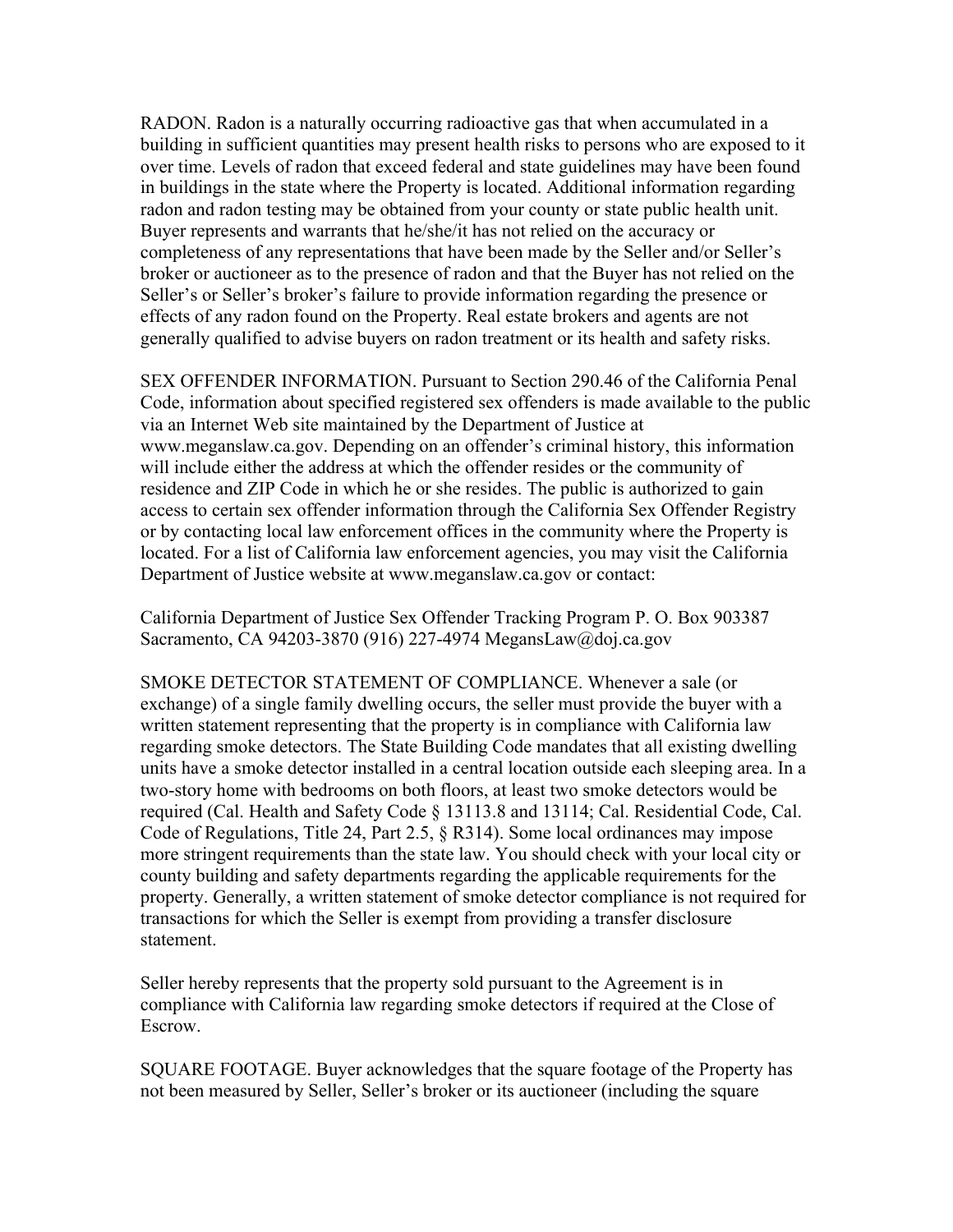footage of the lot and home) and the square footage quoted on any marketing tools such as advertisements, brochures, MLS data, the auction website and any other information provided is based on information supplied to Seller and is deemed approximate and not guaranteed. Buyer further acknowledges that Buyer has not relied upon any such marketing tool and that such tools are not representations and/or warranties of Seller or its agent.

TITLE INSURANCE. IMPORTANT: IN A PURCHASE OR EXCHANGE OF REAL PROPERTY, IT MAY BE ADVISABLE TO OBTAIN TITLE INSURANCE IN CONNECTION WITH THE CLOSE OF ESCROW SINCE THERE MAY BE PRIOR RECORDED LIENS AND ENCUMBRANCES WHICH AFFECT YOUR INTEREST IN THE PROPERTY BEING ACQUIRED. A NEW POLICY OF TITLE INSURANCE SHOULD BE OBTAINED IN ORDER TO ENSURE YOUR INTEREST IN THE PROPERTY THAT YOU ARE ACQUIRING. (Cal. Civ. Code § 1057.6)

RECEIPT OF DISCLOSURES. Buyer acknowledges and agrees that Buyer has received and/or had adequate opportunity to read and understand all disclosures and documents regarding the Property made available by Seller, Seller's broker or its auctioneer in print or electronic form (the "Disclosures"), prior to entering into the Agreement including without limitation:

(a) The "FATCO Combined Hazards Booklet" which contains all of the following: the pamphlet "Protect Your Family From Lead in Your Home", the pamphlet "Homeowners Guide to Earthquake Safety", the pamphlet "Environmental Hazards: A Guide for Homeowners, Buyers, Landlords, and Tenants", and the pamphlet "Home Energy Rating System (HERS)."

(b) The documents and information made available on the internet at www.realtybid.com;

(c) The written disclosures made available at the Property and at the location where the sale of the Property is conducted;

(d) Any real estate brokerage relationship disclosures, such disclosures made available and provided to Buyer during the registration process, prior to bidding at auction and prior to entering into any agreement for the purchase and sale of the Property; and,

(e) The disclosures listed herein and attached to the Agreement, which are incorporated into the Agreement by reference herein.

Buyer understands and acknowledges that any information provided by or on behalf of Seller with respect to the Property, including without limitation, all information in any Disclosures or brochure was obtained from a variety of sources and that Seller and Seller's broker(s) and auctioneer have not made any independent investigation or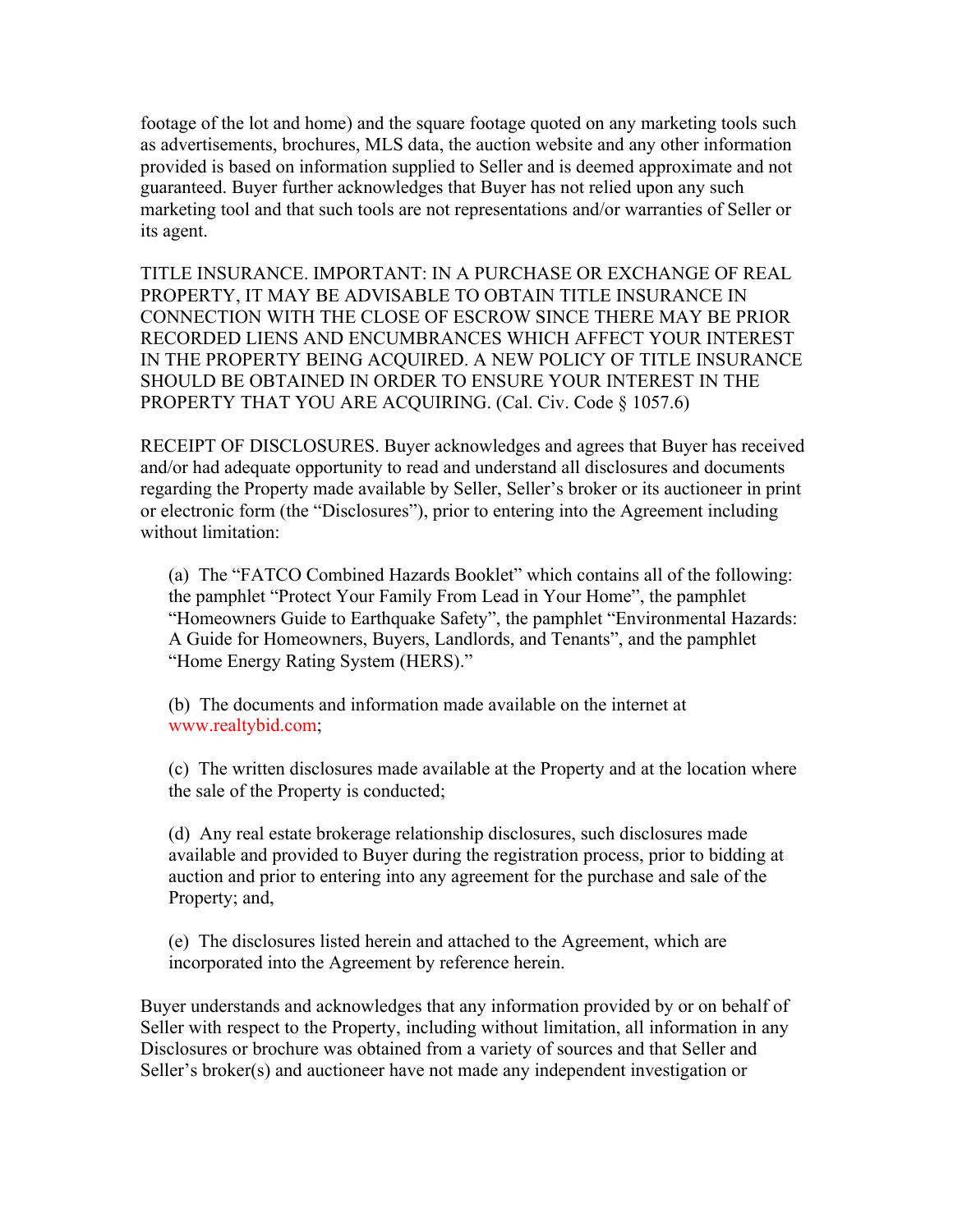verification of such information and make no representations as to the accuracy or completeness of such information.

"AS IS, WHERE IS, WITH ALL FAULTS AND LIMITATIONS" SALE. Buyer acknowledges and agrees that neither Seller nor any person acting as Seller's representative or agent has occupied the Property and that Buyer is acquiring the Property "AS IS, WHERE IS, WITH ALL FAULTS AND LIMITATIONS", in its present state and condition, with all defects and faults, whether known or unknown, presently existing or that may hereafter arise including, without limitation:

(a) The value, any appraised value, nature, quality or condition of the Property, including, without limitation, the water, soil and geology;

(b) The income to be derived from the Property;

(c) The compliance of or by the Property or its operation with any laws, rules, ordinances or regulations of any applicable governmental authority or body;

(d) The habitability, marketability, tenantability, or fitness for a particular purpose of the Property.

Buyer shall hold harmless, indemnify and defend Seller and its representatives and agents from any claim arising from or relating to the Property. Buyer hereby fully and irrevocably releases Seller and its representatives and agents from any and all claims of any kind whatsoever, whether known or unknown, arising from or relating to the Property. This release includes claims that Buyer does not know or suspect to exist in Buyer's favor and which would materially affect Buyer's release of Seller if such claims were known by Buyer. The obligations and agreements of Buyer under this section shall survive the close of escrow or the earlier termination of the Agreement.

It is expressly understood and agreed by the parties that the Agreement is in full accord, satisfaction, and discharge of any claims and that the Agreement has been executed with the express intention of effectuating the legal consequences provided for in Section 1541 of the California Civil Code, the extinguishment of all obligations as herein described. Buyer specifically waives the provisions of California Civil Code Section 1542 which provides as follows:

"A general release does not extend to claims which the creditor does not know or suspect to exist in his or her favor at the time of executing the release, which if known by him or by her must have materially affected his or her settlement with the debtor."

# **BUYER'S INITIALS** \_\_\_\_\_/\_\_\_\_\_

WAIVER OF SPECIFIC PERFORMANCE REMEDY. As a material part of the consideration to be paid or received by Buyer and Seller under the Agreement, Buyer waives all rights to file and maintain an action against Seller for specific performance and